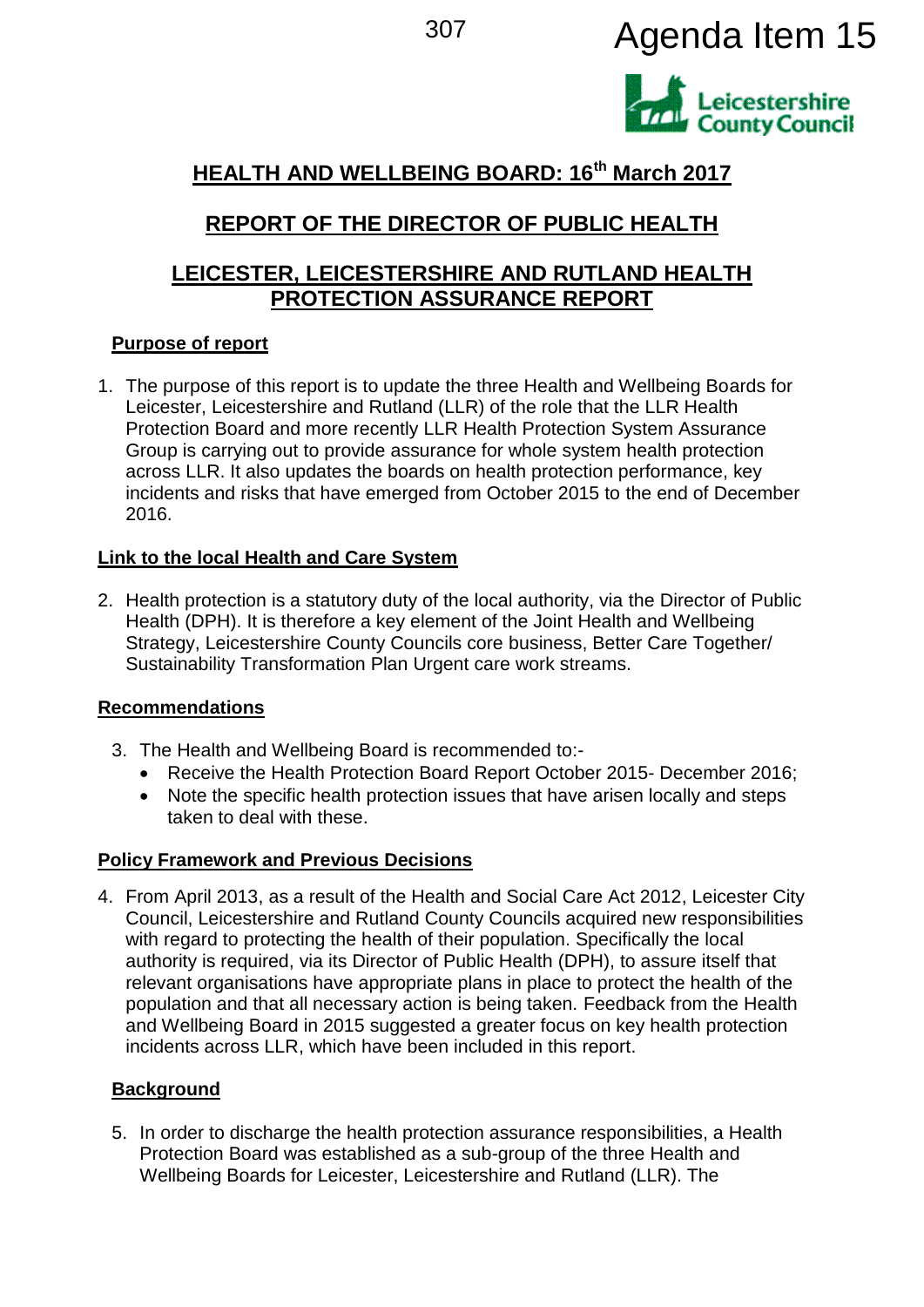governance structures and reporting mechanisms have been reviewed to provide greater assurance to the DPH, includes replacing the previous LLR Health Protection Board and with a tighter LLR Health Protection System Assurance Group, establishing a risk register and health protection performance dashboards. This is the third health protection assurance report received by the three Health and Wellbeing Boards from the revised LLR Health Protection System Assurance Group.

#### **Background papers**

Leicestershire County Council Health and Wellbeing Board (November 2015) Leicester, Leicestershire and Rutland Health Protection Annual Report (Covering April 2014 to September 2015), Leicestershire County Council. [Available online at <http://politics.leics.gov.uk/documents/s113675/LLR%20Health%20Protection%20Annual%20Report.pdf>

Leicestershire County Council Health and Wellbeing Board (January 2015) Leicester, Leicestershire and Rutland Health protection Annual Report 2013/14. Leicestershire County Council. [http://politics.leics.gov.uk/Published/C00001038/M00004289/\\$\\$ADocPackPublic.pdf](http://politics.leics.gov.uk/Published/C00001038/M00004289/$$ADocPackPublic.pdf)

Public Health England (2013) Protecting the health of the local population: the new health protection duty of local authorities under the Local Authorities (Public Health Functions and Entry to Premises by Local Healthwatch Representatives) Regulations 2013. PHE, London. Available online at<http://ow.ly/FXuj309HpNE>

#### **Circulation under the Local Issues Alert Procedure**

6. The report affects all areas of Leicestershire and the wider LLR.

#### **Officer to Contact**

Mike Sandys, Director of Public Health, Leicestershire County and Rutland Tel: 0116 305 4259 email: [mike.sandys@leics.gov.uk](mailto:mike.sandys@leics.gov.uk)

Vivienne Robbins, Consultant in Public Health, Leicestershire and Rutland Tel: 0116 305 5384 email: [vivienne.robbins@leics.gov.uk](mailto:vivienne.robbins@leics.gov.uk)

#### **List of Appendices**

Appendix 1 LLR Health Protection Risk log (14.02.17) Appendix 2 LLR Health Protection Performance Dashboards (February 2017)

#### **Relevant Impact Assessments**

7. No specific impact assessment has been completed, however partnership working across health, local authorities, police, fire, districts etc is essential to ensure robust health protection and emergency planning arrangements are in place. A health protection risk log has been produced and is attached as Appendix 1.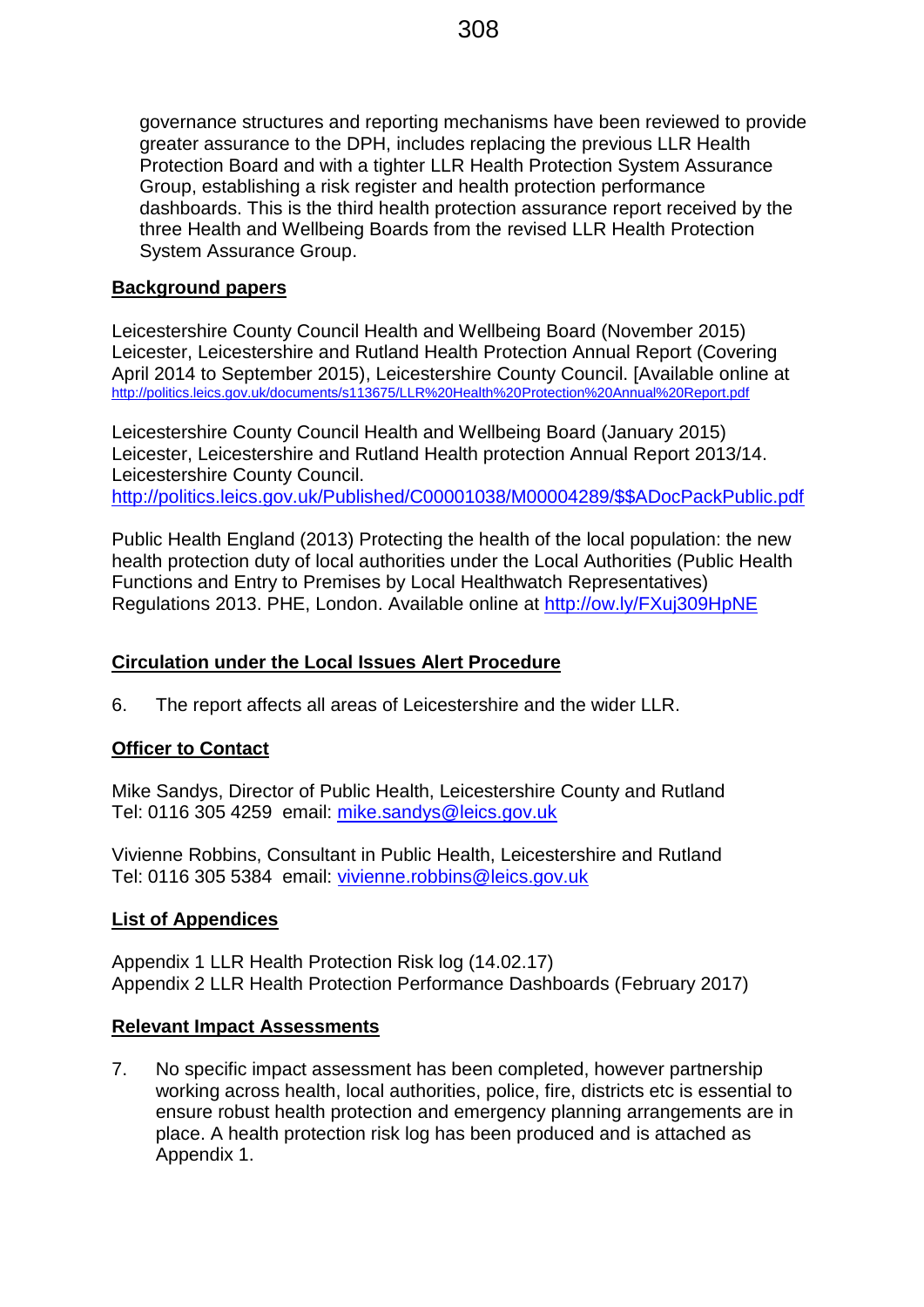## **Health Protection Board Assurance Report**

## *Covering October 2015 to December 2016*

## *1. Background*

As a result of the Health and Social Care Act 2012 the local authority is required, via its Director of Public Health, to assure itself that relevant organisations have appropriate plans in place to protect the health of the population and that all necessary action is being taken.

The purpose of this report is to update the three Health and Wellbeing Boards for Leicester, Leicestershire and Rutland (LLR) of the role that the LLR Health Protection Board and more recently LLR Health Protection System Assurance Group is carrying out to provide assurance for whole system health protection across LLR. It also updates the boards on health protection performance, key incidents and risks that have emerged from October 2015 to end December 2016.

## *2. Changes to health protection governance arrangements across LLR*

In order to discharge the health protection assurance responsibilities a LLR Health Protection Board was established in June 2013 as a sub-group of the three LLR Health and Wellbeing Boards. However some incidents during 2015/16 indicated that whilst all indicators and reports appeared to show that the system functions well, some gaps are present. It was therefore agreed that the current assurance system would be reviewed to ensure Directors of Public Health (DsPH) are appropriately sighted over these gaps.

Discussion with the DsPH and key stakeholders confirmed that although the Health Protection Board is an assurance committee, gaps in the system were not always identified and there was no obvious forum to take forwards strategic health protection work (for example national priorities such as anti-microbial resistance).

It was therefore agreed that a more systematic, confirm and challenge approach was needed. Fig 1 summarises the new approach to health protection assurance across LLR. It can be seen that the majority of assurance can be achieved through systematic quarterly data reports and more detailed verbal updates from key stakeholders. The LLR Health Protection Board has therefore been replaced by a smaller, more focused LLR Health Protection System Assurance Group. The assurance group membership consists of the DsPH, Public Health England (PHE) Consultants in Health Protection, and Local Authority Public Health Consultants who lead on health protection. The assurance group will feedback into each local authority departmental management teams (DMTs), an annual Health Protection Review meeting, and as appropriate Health and Wellbeing Boards, Quality Surveillance Group, Corporate Management Teams and Cabinet.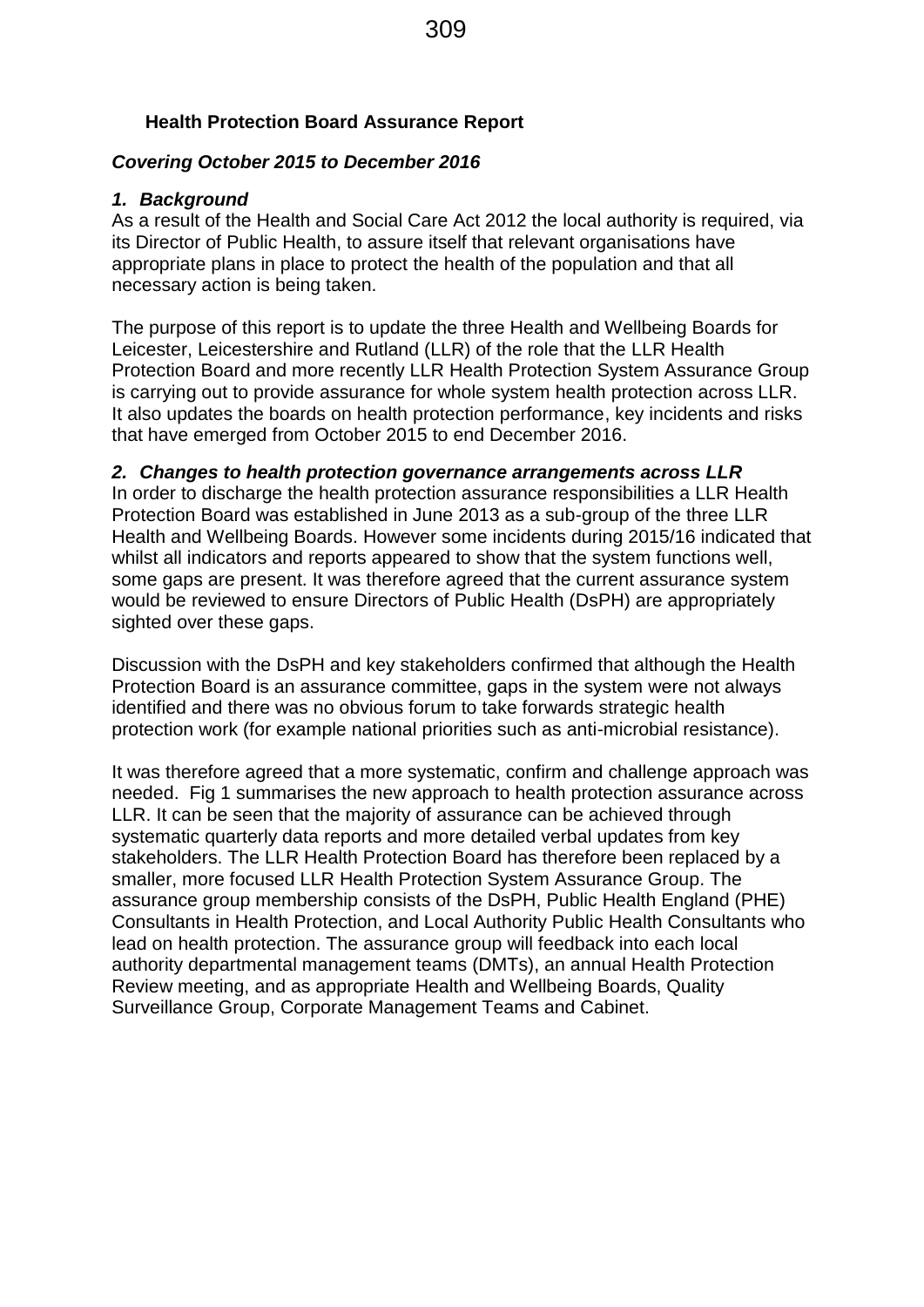

### **Fig 1** Revised LLR health protection assurance mechanisms.

#### **New ways of working**

A key element to develop an effective health protection assurance approach is identification of key health protection risks (proactive and reactive) across the system. This is achieved by a health protection risk log (Appendix 1) and development of health protection dashboards. The dashboards use key data sets across all components of health protection including trend data split by local authority areas and comparisons to similar neighbours and national averages (Appendix 2). Quarterly dashboards, reports and/or updates are received and reviewed at the quarterly assurance group covering the following health protection components; incidents and outbreaks, immunisation and screening, health care associated infections, local authority service performance, environmental hazards and food safety, and emergency planning. This data will be reviewed by the group and if needed, stakeholders will be requested to produce more detailed assurance for the group on an exception basis.

To complement the assurance group an Annual Health Protection Review meeting was held in October 2016 to review the year's progress with all stakeholders and agree the LLR health protection strategic prioritises for the following year.

Initial strategic prioritises highlighted at the 2016 LLR Annual Health Protection Review meeting for development over the next 12-18 months include;

- Anti-microbial resistance
- E.coli in urinary tract infections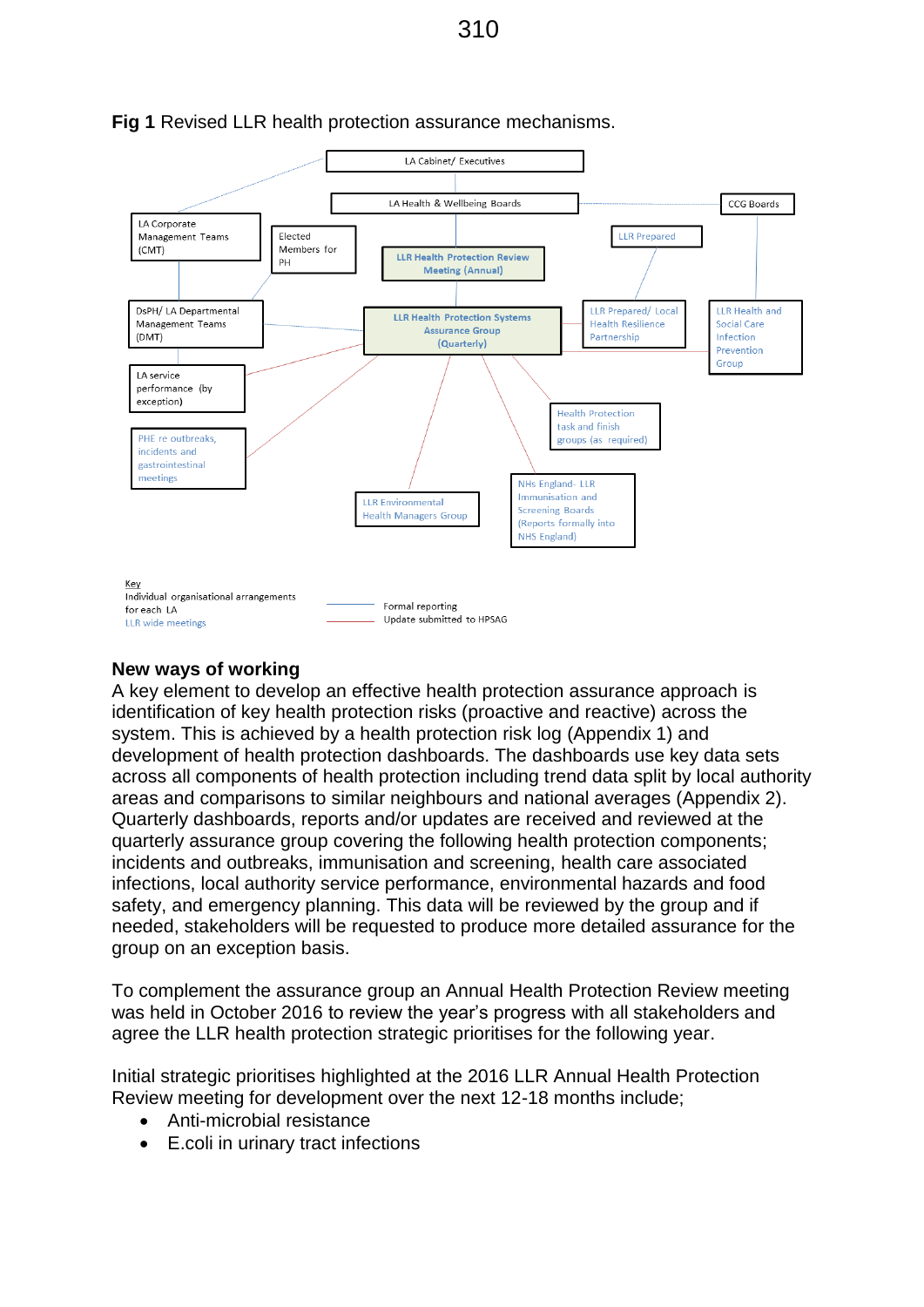Ensuring the breast cancer screening programmes is accessible to women with learning disabilities

These pieces of work will be developed via existing programme boards or specific task and finish groups. Progress will report back to the Health Protection System Assurance Group.

#### *3. Key health protection risks, emerging issues and mitigation*

The Annual Health Protection Review provided an opportunity to review key LLR health protection incidents/situations over the previous year and the lessons learnt. Table 1 summarises the main incidents/ situations and confirms the areas for future development that will be followed up via the assurance group. Reoccurring themes from the outbreaks and situations include the importance of PHE leadership in managing local situations and outbreaks and the need to consider a more strategic approach to vulnerable people at risk of multiple drug resistant TB (such as the homeless.)

Other key health protection developments include;

- **Establishing a data sharing agreement between LLR local authorities and Leicestershire Partnership Trust for sharing of the school census data**. This will ensure appropriate delivery of public health services (including immunisations, national childhood measurement programme and 0-19 children's service) to all eligible students. This will reduce administrative workload for schools and LPT, whilst identifying the full cohort of students that need to be offered services.
- **LLR Prepared Assurance Framework** confirmed that partners are generally well prepared to respond to major incidents. Key areas for development include ensuring there is health capacity at coordinating groups (national issue) and that all local partners can maintain their response after the initial 48hr period.
- **LLR Prepared exercise on pandemic flu (Cygnus).** This live exercise tested the strategic coordinating groups, feeding into national COBR mechanisms in real time. Key learning included the need to set up a further pandemic flu exercise for 2-3 weeks following the initial event (due summer 2017), clarifying some roles and responsibilities and reviewing the current plan following the review of the national pandemic flu guidance. A further mass fatalities exercise (Jerboa) was also completed to test the initial blue light response (Jerboa 1) and communication between the strategic and tactical coordinating groups (Jerboa 2). This exercise was well received by all partners and a similar approach is likely to be taken in 2017.
- **Improved influenza vaccination uptake in Leicestershire County Council frontline staff** following an evaluation and more corporate approach to flu vaccination including access to flu clinics, vouchers and claiming expenses. Initial figures have identified an increase from 117 in 2015 to 466 frontline staff in 2016 accepting the offer of a free flu vaccination. N.B. Not all flu vouchers were used reducing actual uptake figures.

#### *4. Health Protection performance*

As discussed in section 2, health protection dashboards have been developed to support the DsPH to review health protection performance trends and identify areas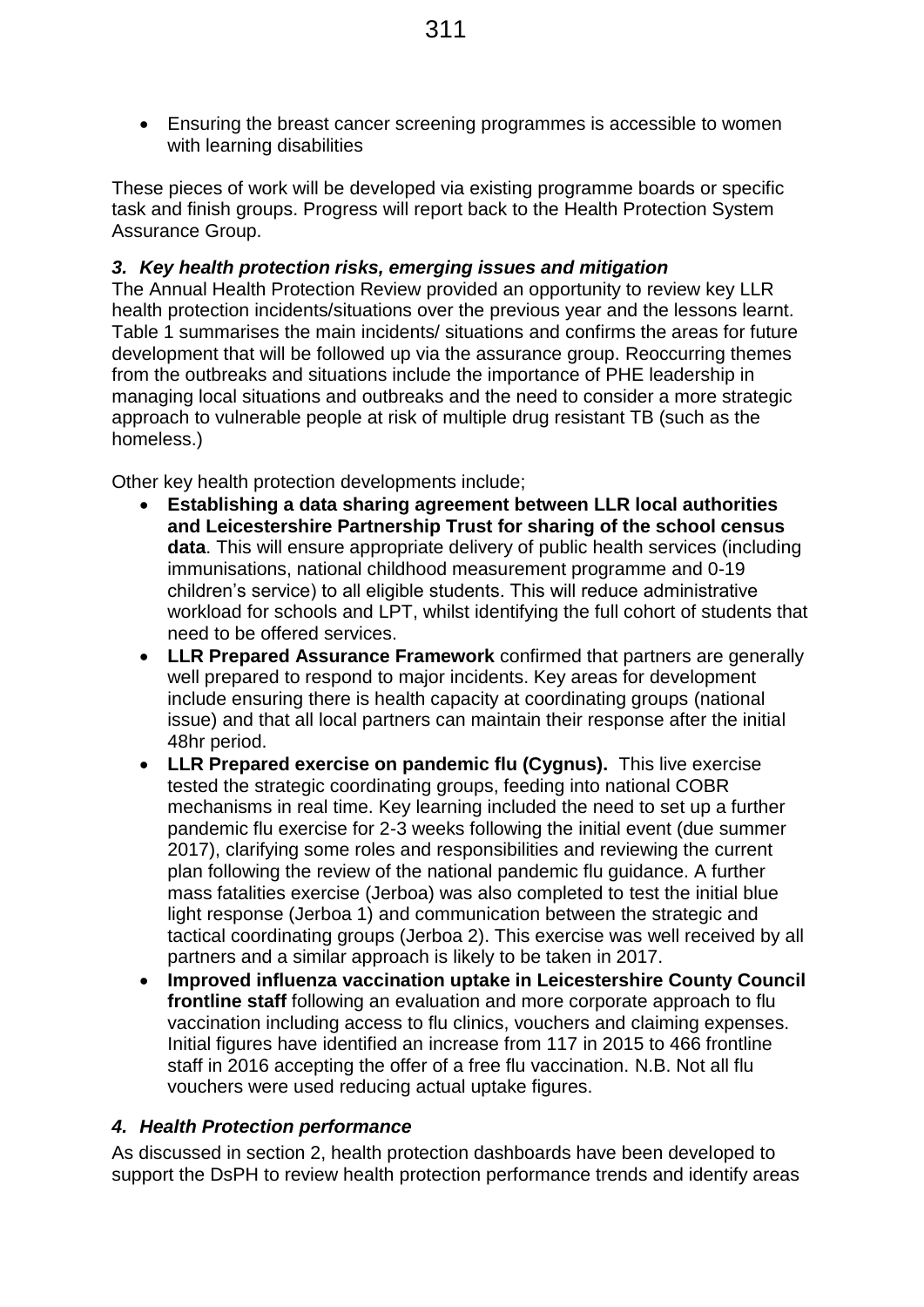for further investigation. Appendix 2 provides a local copy of the key health protection dashboards. Overall LLR performs similarly or better for health protection performance as compared to national and similar neighbours apart for the following exceptions;

## **Sexual Health**

- In 2014, Leicester City and Leicestershire are below the England average for HIV testing coverage within the sexual health service at 56.5% and 66.2% as compared to 68.2%. Further investigation has suggested this is due to a coding error caused by the local integrated sexual health service including contraception in the data returns.
- In 2014, Leicester City had a higher HIV diagnosed prevalence of patients per 1,000 population aged 15-59 and late HIV diagnosis rate per 100,000 over 15 years, than the England average and similar neighbours.
- In 2015, Leicestershire and Rutland have lower Chlamydia detection rates per 100,000 population aged 15-24 years than the national average; however these are not statistically different to most similar neighbours.

## **Tuberculosis (TB)**

- Leicester City had a higher TB (three year average) incidence than similar neighbours at 48.0 per 100,000 in 2012-14 as compared to 13.5 for England overall.
- When compared to similar neighbours, in 2014, a lower proportion of Leicester City TB patients starting treatment within four months of symptom onset.
- When compared to similar neighbours, a lower proportion of Leicester City and Leicestershire TB patients are offered a HIV test in 2014, however the recent trends do show improvement.

## **Immunisation and Screening**

- In 2015/16, Leicester City performed lower than similar neighbours for population coverage for human papilloma virus (HPV) vaccine at 88.6%, even though this was above the England average at 86.7%.
- In 2015/16, Rutland performed lower than similar neighbours for the preschool diphtheria, tetanus, whooping cough and polio given by 5 years old with 89.7% uptake. However performance is still above the England average at 86.9%. A similar trend is found with the 5year old MMR dose 2.
- LLR population flu vaccination uptake in over 65 years and at risk groups decreased in winter 2015/16 following the national trend. However initial results for 2016/17 are showing improvement on last year's performance.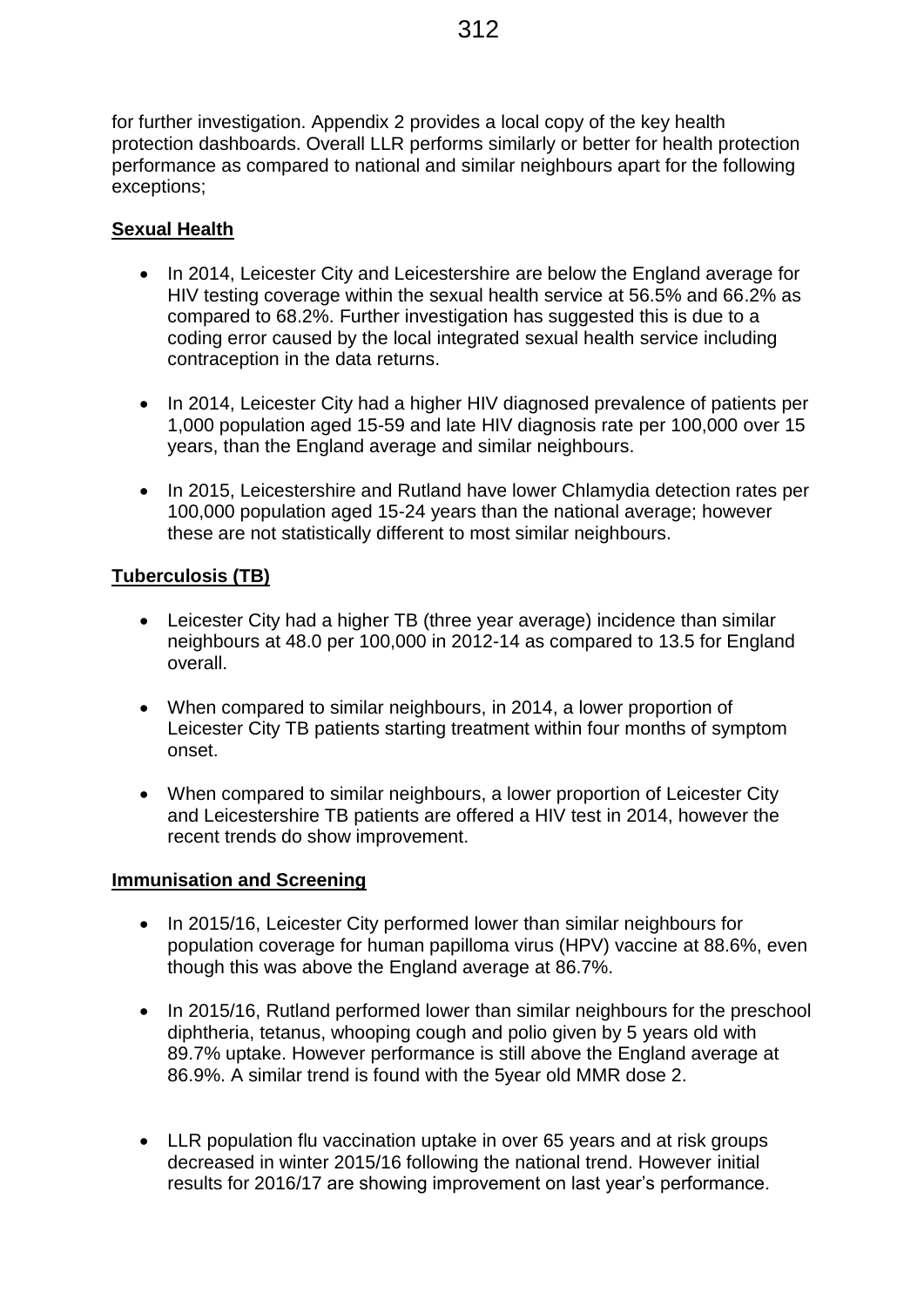• In 2014/15, Leicester City performed lower than the England average for all screening programme indicators except the uptake of breast cancer screening within 6months of invitation in women aged 50-70years. Leicestershire and Rutland performed above the national average for all screening indicators.

### **Air Quality and Food Safety**

- In 2013, Leicester City was ranked as having a higher fraction of mortality attributable to particulate air pollution than similar neighbours (ranked 15/16). Blaby, Charnwood and North West Leicestershire district councils were ranked as being within the bottom 26% of districts for the fraction of mortality attributable to particulate air pollution.
- There is a large variance in the number of food premises across each upper and lower tier local authority. Harborough was the only district to have a smaller proportion of food premises not achieving food standards A-E than the England average at 83% as compared to 86.2% nationally.

### **Health Care Associated Infections**

 Leicestershire and Rutland CCGs are currently over their 2016/17 year to date C. difficile trajectory at 54 cases. Work is being completed with the CCGs to understand this trend and reduce future cases.

For more detail on overall health protection performance please see Appendix 2. Further health protection data can also be found using the Public Health England fingertips tool available at [https://fingertips.phe.org.uk/profile/health-protection.](https://fingertips.phe.org.uk/profile/health-protection)

#### *5. Conclusion*

Overall the LLR DsPH are assured that the correct processes and systems are in place to protect the health of the population. Areas to continue to progress include ensuring health has the capacity to respond to major incidents (national issue), and maintaining and improving progress on key health protection indicators. The new health protection governance structure is now in place to provide improved oversight and risk management, and allow a more strategic approach to health protection across the LLR system. These structures will continue to monitor progress over areas identified within this report and will continue to report back to Health and Wellbeing Boards on an annual basis and exceptional basis as appropriate.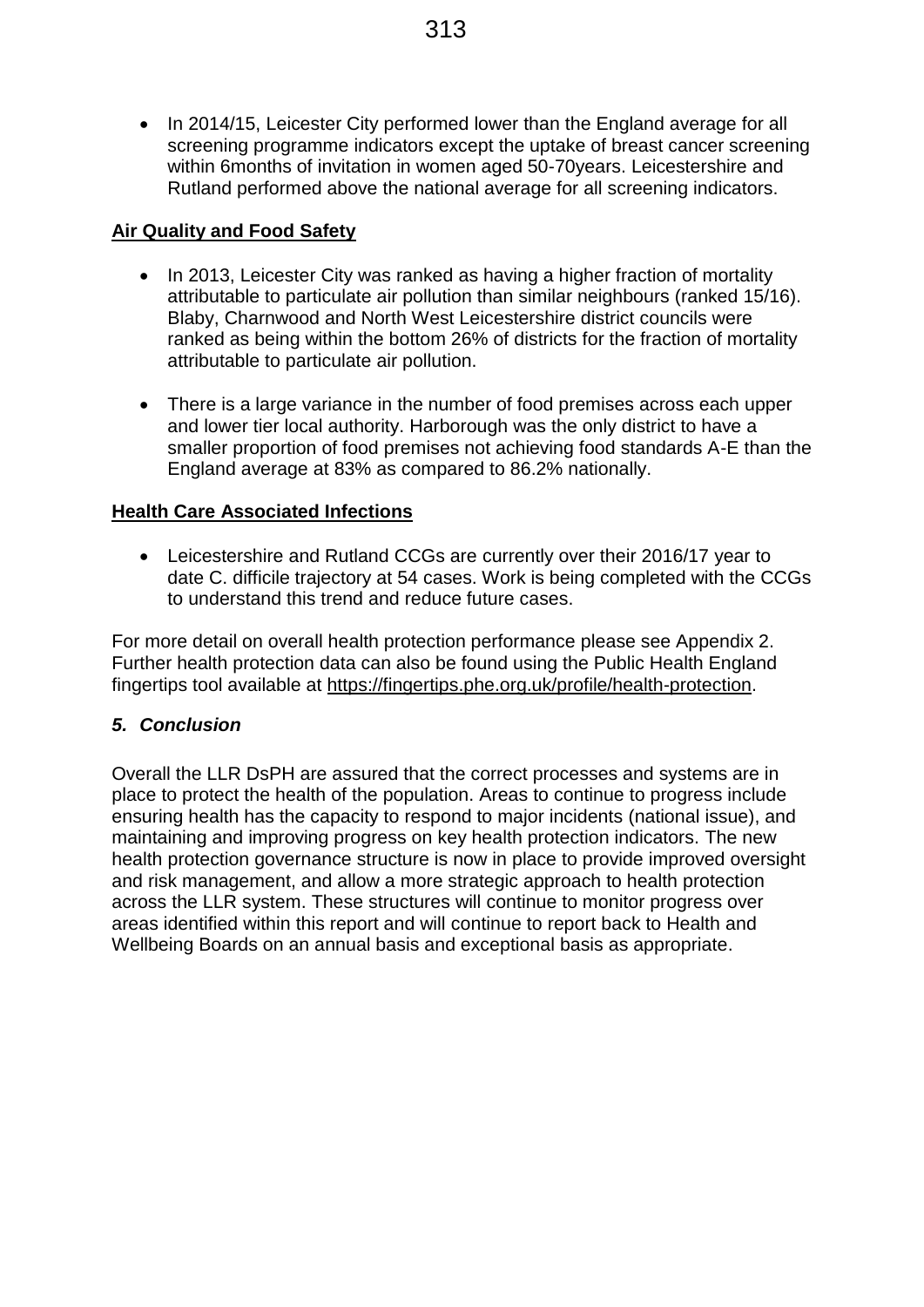**Table 1** Summary of key health protection outbreaks, incidents and situations across LLR from October 2015 to end December 2016.

|    | <b>Outbreak/Situation</b>                                                                                                                                                                                                                                                                                                                                                                                                                                                                                                                        | <b>Key Lessons Learnt</b>                                                                                                                                                                                                                                                                                                               | <b>Areas for future</b><br>development                                                                                                                                                                 |
|----|--------------------------------------------------------------------------------------------------------------------------------------------------------------------------------------------------------------------------------------------------------------------------------------------------------------------------------------------------------------------------------------------------------------------------------------------------------------------------------------------------------------------------------------------------|-----------------------------------------------------------------------------------------------------------------------------------------------------------------------------------------------------------------------------------------------------------------------------------------------------------------------------------------|--------------------------------------------------------------------------------------------------------------------------------------------------------------------------------------------------------|
|    | <b>Leicester City Council</b>                                                                                                                                                                                                                                                                                                                                                                                                                                                                                                                    |                                                                                                                                                                                                                                                                                                                                         |                                                                                                                                                                                                        |
| 1. | TB in homeless in Leicester City- Same strain as<br>Loughborough<br>In May 2016 a case of TB was identified as a service user<br>at the Dawn Centre. In July 2016 the Find and Treat Team<br>screened 171/344 of people from the homeless population<br>in Leicester. A number of acute and latent TB cases were<br>identified and majority of these have now completed<br>treatment. Sequencing and epidemiological data confirmed<br>this outbreak was linked to the Loughborough outbreak<br>(see below).                                     | Collaboration with CCG went<br>well<br>Uncertainty as to whether<br>the most effective use of<br>Find and Treat was made<br>Resources to manage such<br>incidents are limited both<br>nursing and clinical                                                                                                                              | More strategic approach<br>needed for managing<br>large TB outbreaks and<br>particularly in the<br>homeless population<br>Consider how this strain<br>of TB will be managed<br>longer term across LLR. |
| 2. | <b>Extensively drug resistant TB cases</b><br>December 2015 TB case admitted to hospital with<br>extensively drug resistant TB acquired outside of the UK.<br>Family member diagnosed with extensively drug resistant<br>TB in March 2016 and further cases were identified in<br>family members following screening. Service issues due to<br>identification of appropriate isolation facilities, locally and<br>nationally.<br>August- September 2016 further two children and student<br>identified with extensively drug resistant TB cases. | No negative pressure<br>facilities for children in the<br><b>Midlands</b><br>No appropriate isolation<br>facilities for long term<br>isolation<br><b>Public Health Law is</b><br>inadequate to support<br>solutions for the problems<br>Complexities of isolating<br>extensively TB resistant<br>cases for a prolong period of<br>time. | National specialised<br>$\bullet$<br>commissioning<br>discussion needed<br>regarding negative<br>pressure facilities for<br>children.                                                                  |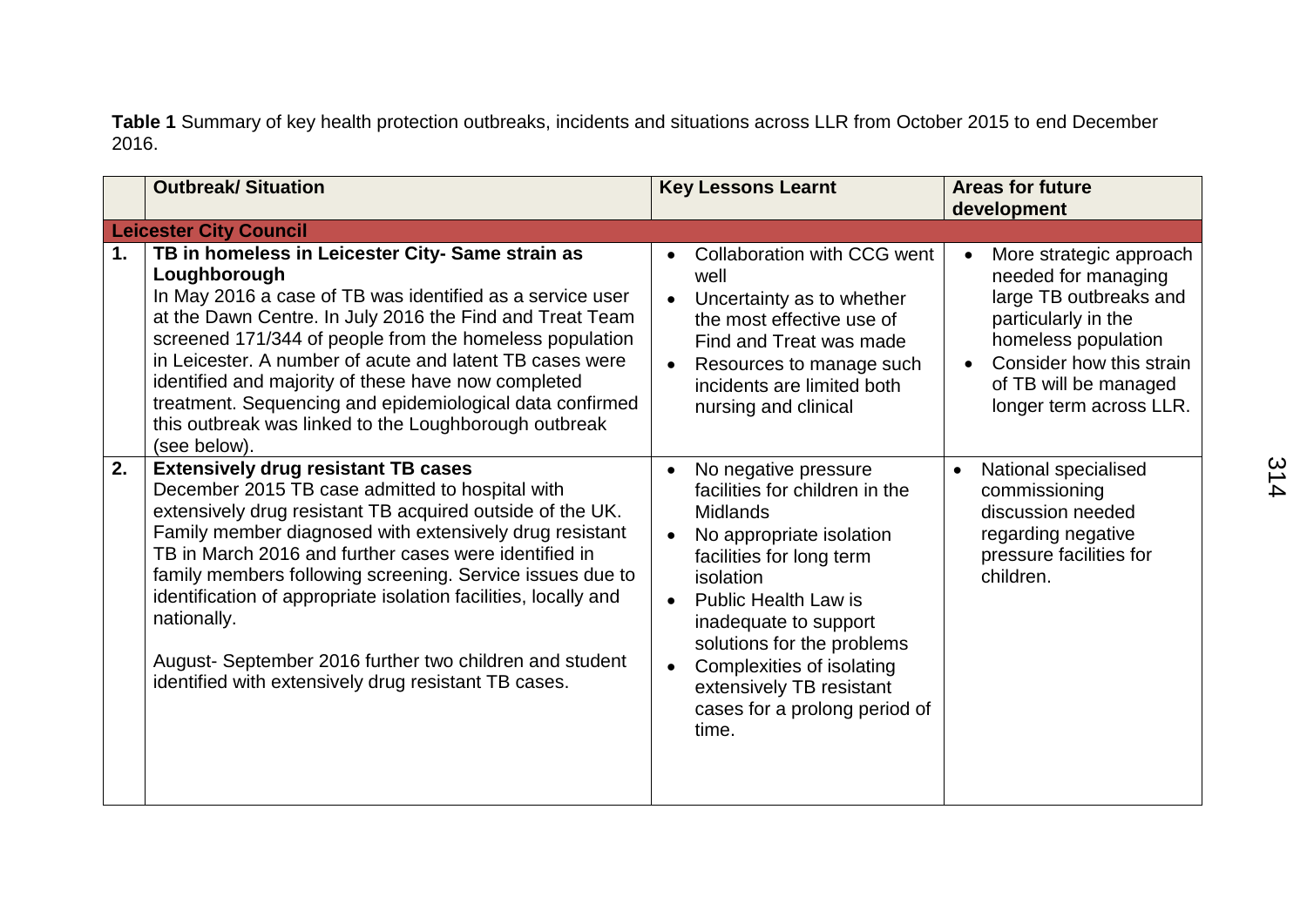|    | <b>Outbreak/ Situation</b>                                                                                                                                                                                                                                                                                                                                                                                                                                                                                                                                                                                                                                                                                                    | <b>Key Lessons Learnt</b>                                                                                                                                                                                                                                                                                                                                                               | <b>Areas for future</b><br>development                                                                                                                                                                                                                                                                   |
|----|-------------------------------------------------------------------------------------------------------------------------------------------------------------------------------------------------------------------------------------------------------------------------------------------------------------------------------------------------------------------------------------------------------------------------------------------------------------------------------------------------------------------------------------------------------------------------------------------------------------------------------------------------------------------------------------------------------------------------------|-----------------------------------------------------------------------------------------------------------------------------------------------------------------------------------------------------------------------------------------------------------------------------------------------------------------------------------------------------------------------------------------|----------------------------------------------------------------------------------------------------------------------------------------------------------------------------------------------------------------------------------------------------------------------------------------------------------|
|    |                                                                                                                                                                                                                                                                                                                                                                                                                                                                                                                                                                                                                                                                                                                               |                                                                                                                                                                                                                                                                                                                                                                                         |                                                                                                                                                                                                                                                                                                          |
|    | <b>Leicestershire County Council</b>                                                                                                                                                                                                                                                                                                                                                                                                                                                                                                                                                                                                                                                                                          |                                                                                                                                                                                                                                                                                                                                                                                         |                                                                                                                                                                                                                                                                                                          |
| 3. | Salmonella outbreak in pub restaurant in Blaby District<br>In March 2015, PHE were made aware of 21 cases with<br>Salmonella typhimurium. Seven cases required<br>hospitalisation and all cases were shown to be linked by<br>whole genome sequencing of isolates. Further analysis<br>over several months identified a total of 113 cases of which<br>103 were confirmed and 10 possible. PHE continued to<br>lead outbreak control meetings for several months due to<br>the ongoing source and number of cases identified. In<br>November 2015 the drains of the pub were identified as the<br>source of the infection by whole genome sequencing and<br>final control measures were put in place to stop the<br>outbreak. | Methods of working -<br>$\bullet$<br>complex outbreaks need<br>leading at the local level and<br>not remotely<br>Questionnaires need to be<br>$\bullet$<br>developed in conjunction with<br><b>EHOs</b><br>Lots of difficulties<br>$\bullet$<br>coordinating responses as<br>many local authorities<br>involved - need to use data<br>sharing agreements drawn up<br>with LLR Prepared. | Consider more local PHE<br>$\bullet$<br>leadership approach in<br>complex outbreaks.<br>Confirm data sharing<br>$\bullet$<br>agreements are already<br>in place via the LLR<br>Prepared for sharing of<br>information in outbreak<br>situations                                                          |
| 4. | TB in injecting drug user community in Loughborough.<br>In January 2015, PHE requested the DPH to chair a<br>multiagency outbreak control meeting due to the<br>identification of a cluster of highly infectious TB cases<br>within the injecting drug user community in the<br>Loughborough area. This was the follow on from a cluster<br>originally identified in the 1990's. A multiagency approach<br>was needed to include the local substance misuse, criminal<br>justice and social care services to map patient networks<br>and identify key individuals to target to attend a 'Find and<br>Treat' van in May 2016. In total 136 cases were screened                                                                 | Strong multiagency approach<br>to the outbreak.<br>Strong leadership from PHE<br>$\bullet$<br>due to dedicated senior<br>registrar leading the outbreak<br>management<br>Quick decision making and<br>$\bullet$<br>financial agreement from<br>West Leicestershire CCG.<br>Learning translated to<br>$\bullet$                                                                          | Significant amount of<br>$\bullet$<br>PHE leadership capacity<br>needed to organise the<br>Find and Treat van event.<br>Need to engage district<br>$\bullet$<br>partners earlier on.<br><b>Consider how TB</b><br>$\bullet$<br>information and updates<br>can be linked into<br>substance misuse, social |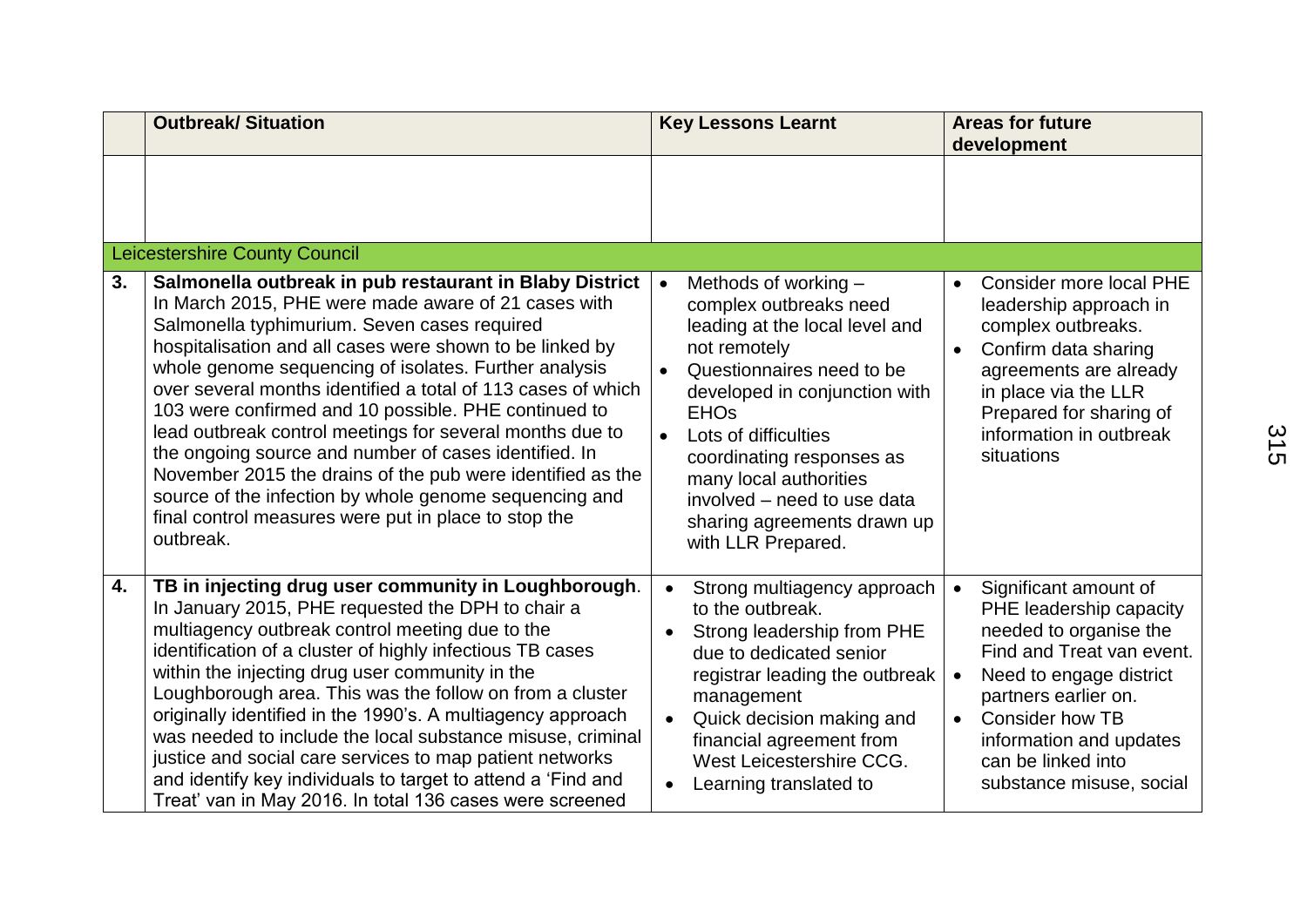|    | <b>Outbreak/ Situation</b>                                                                                                                                                                                                                                                                                                                                                                                                                                                                                                                     | <b>Key Lessons Learnt</b>                                                                                                                                                                                                                                                                                                              | <b>Areas for future</b><br>development                                                                                                                                                                                                                                                   |
|----|------------------------------------------------------------------------------------------------------------------------------------------------------------------------------------------------------------------------------------------------------------------------------------------------------------------------------------------------------------------------------------------------------------------------------------------------------------------------------------------------------------------------------------------------|----------------------------------------------------------------------------------------------------------------------------------------------------------------------------------------------------------------------------------------------------------------------------------------------------------------------------------------|------------------------------------------------------------------------------------------------------------------------------------------------------------------------------------------------------------------------------------------------------------------------------------------|
|    | for TB and blood borne viruses. Small numbers of active<br>and latent TB and Hepatitis B and C were identified and<br>followed up.                                                                                                                                                                                                                                                                                                                                                                                                             | Leicester City TB outbreak<br>(see above.)<br>Good proactive relationship<br>$\bullet$<br>with the media, providing<br>information in advance<br>meant they did not intervene<br>on the day.                                                                                                                                           | care and housing staff<br>training.                                                                                                                                                                                                                                                      |
| 5. | <b>Cryptosporidiosis in petting farm in Melton</b><br>PHE identified an excess of cases of Cryptosporidiosis in<br>April 2016. Seven of the cases had visited a petting farm in<br>Melton over the Easter holidays and had petted lambs. The<br>facility was visited by environmental health officers and an<br>improvement notice served to improve hand washing,<br>provide hot water for handwashing and to improve advice<br>given to customers about hand hygiene. Control measures<br>reduced the exceedance in Cryptosporidiosis cases. | Good working relationships<br>$\bullet$<br>between PHE and<br>environmental health meant<br>control measures were<br>quickly put in place.<br>PHE led on reactive<br>communication that was<br>released due to media<br>enquiry.<br>Lead members for Melton<br>$\bullet$<br>and Health were informed of<br>incident early on.          | Continue to review<br>$\bullet$<br>petting farm hand<br>washing facilities.                                                                                                                                                                                                              |
| 6. | <b>Asbestos in Wigston</b><br>In April 2016, PHE were notified of an asbestos situation<br>affecting 15 properties following the spray washing of<br>nearby private garage roofs. Local residents had contacted<br>PHE following paying for a private asbestos assessment<br>and contacting their local MP. Clean up took from April until<br>end of September 2016 and has now been completed.                                                                                                                                                | Legislation not helpful in this<br>$\bullet$<br>area, making it difficult to<br>confirm who was responsible<br>for enforcing the clean-up<br>when the landlord would not<br>engage in the process.<br>Oadby and Wigston borough<br>council management team<br>agreed to fund the<br>assessment and clean up<br>and recharge the garage | Use LRF media contact<br>$\bullet$<br>list to identify<br>communication leads for<br>each district or borough.<br>Ensure environmental<br>$\bullet$<br>health capacity in each<br>district to support<br>situations.<br>Need for debrief on long<br>standing situations such<br>as this. |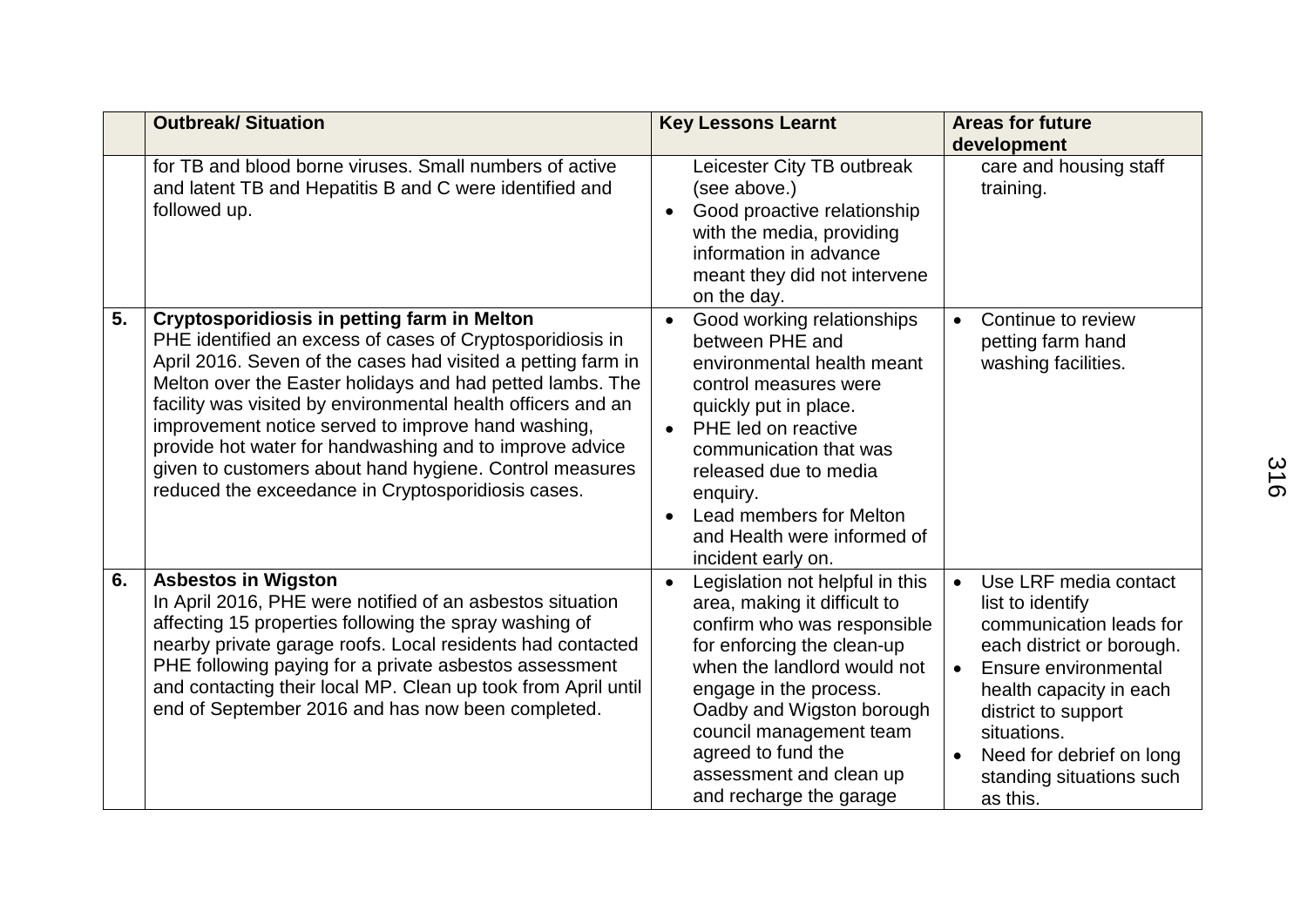|    | <b>Outbreak/ Situation</b>                                                                                                                                                                                                                                                                                                                                                                                                                                                                                  | <b>Key Lessons Learnt</b>                                                                                                                                                                                                                                                                 | <b>Areas for future</b><br>development                                                                                                                                                                                           |  |
|----|-------------------------------------------------------------------------------------------------------------------------------------------------------------------------------------------------------------------------------------------------------------------------------------------------------------------------------------------------------------------------------------------------------------------------------------------------------------------------------------------------------------|-------------------------------------------------------------------------------------------------------------------------------------------------------------------------------------------------------------------------------------------------------------------------------------------|----------------------------------------------------------------------------------------------------------------------------------------------------------------------------------------------------------------------------------|--|
|    |                                                                                                                                                                                                                                                                                                                                                                                                                                                                                                             | owner.<br>Communication/ media<br>$\bullet$<br>response difficult due to no<br>specific media post within the<br>district. (This has now been<br>rectified.)                                                                                                                              |                                                                                                                                                                                                                                  |  |
|    | <b>Rutland County Council</b>                                                                                                                                                                                                                                                                                                                                                                                                                                                                               |                                                                                                                                                                                                                                                                                           |                                                                                                                                                                                                                                  |  |
| 7. | No Rutland specific incidents. Individual cases have been<br>managed through standard PHE operating procedures.<br>Outbreaks of sickness and diarrhoea in nursing homes<br>have been supported by the community infection<br>prevention control service.                                                                                                                                                                                                                                                    |                                                                                                                                                                                                                                                                                           |                                                                                                                                                                                                                                  |  |
| 8. | <b>Bird identified with Avian Flu</b><br>Dead bird identified with avian flu just before Christmas.<br>Situation dealt with via Chief Vet and linked with PHE.<br>National communication messages were incorrect stating<br>Leicestershire.                                                                                                                                                                                                                                                                 | Difficult to informally notify<br>Rutland chief officers and<br>communication lead on the<br>evening.<br>PHE produced advice for the<br>public very quickly.                                                                                                                              | Confirm routes to<br>$\bullet$<br>informally inform Rutland<br>senior officers of<br>incidents out of hours.                                                                                                                     |  |
|    | Leicester, Leicestershire and Rutland                                                                                                                                                                                                                                                                                                                                                                                                                                                                       |                                                                                                                                                                                                                                                                                           |                                                                                                                                                                                                                                  |  |
| 9. | Flu incident at LRI - Haematology and Oncology<br>February 2016 small numbers of confirmed cases of<br>Influenza H1N1 Swine on cancer haematology unit at<br>Leicester Royal Infirmary. Following investigation 23 out of<br>45 patients were affected. Flu outbreak created significant<br>additional winter pressure on UHL. However due to<br>outbreak over 400 health care staff were vaccinated<br>against flu taking UHL to the highest rate of vaccination for<br>acute trusts in the East Midlands. | Emergency coordination and<br>management reviewed -<br>issues now taken over by<br><b>Urgent Care Board.</b><br>Needed a top down approach<br>$\bullet$<br>to ensure joined up approach<br>across health and social care<br>to reduce pressures on UHL.<br>Difficulties with<br>$\bullet$ | Health and social care<br>$\bullet$<br>management<br>arrangements to be<br>communicated across<br>LLR. Role of Local Health<br><b>Resilience Partnership</b><br>confirmed as proactive<br>system management<br>rather than acute |  |